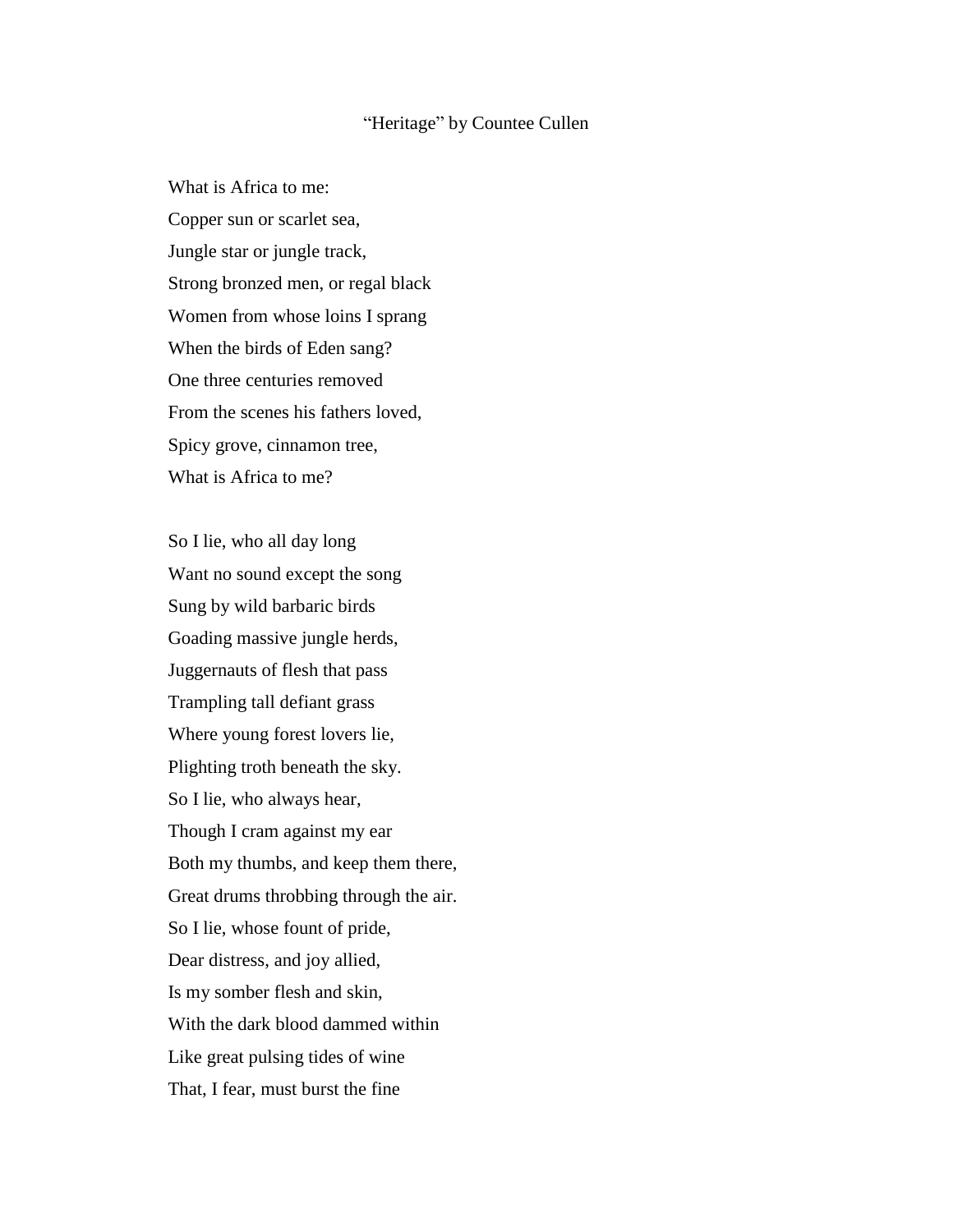Channels of the chafing net Where they surge and foam and fret.

Africa? A book one thumbs Listlessly, till slumber comes. Unremembered are her bats Circling through the night, her cats Crouching in the river reeds, Stalking gentle flesh that feeds By the river brink; no more Does the bugle-throated roar Cry that monarch claws have leapt From the scabbards where they slept. Silver snakes that once a year Doff the lovely coats you wear, Seek no covert in your fear Lest a mortal eye should see; What's your nakedness to me? Here no leprous flowers rear Fierce corollas in the air; Here no bodies sleek and wet, Dripping mingled rain and sweat, Tread the savage measures of Jungle boys and girls in love. What is last year's snow to me, Last year's anything? The tree Budding yearly must forget How its past arose or set Bough and blossom, flower, fruit, Even what shy bird with mute Wonder at her travail there,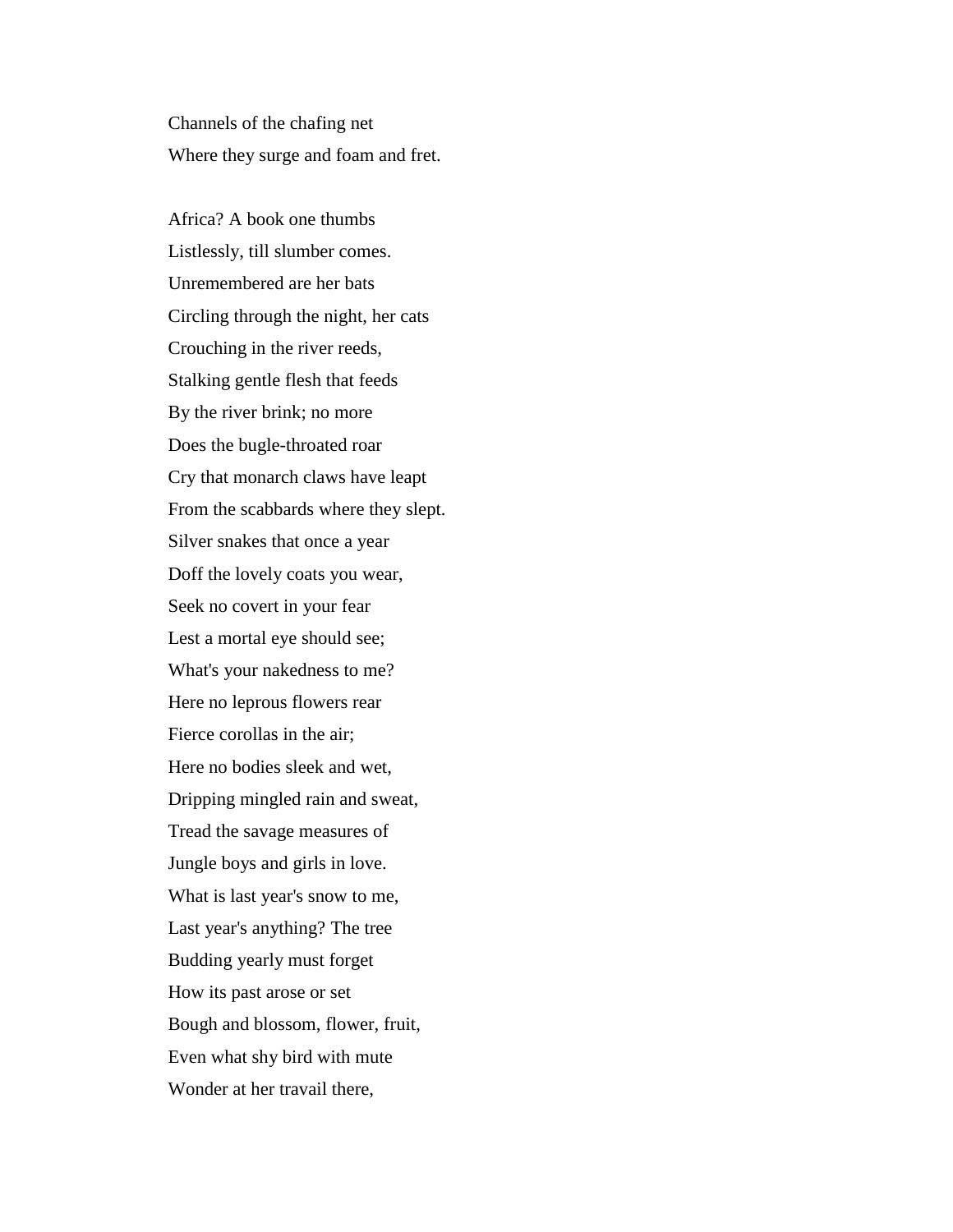Meekly labored in its hair. One three centuries removed From the scenes his fathers loved, Spicy grove, cinnamon tree, What is Africa to me?

So I lie, who find no peace Night or day, no slight release From the unremittent beat Made by cruel padded feet Walking through my body's street. Up and down they go, and back, Treading out a jungle track. So I lie, who never quite Safely sleep from rain at night-- I can never rest at all When the rain begins to fall; Like a soul gone mad with pain I must match its weird refrain; Ever must I twist and squirm, Writhing like a baited worm, While its primal measures drip Through my body, crying, "Strip! Doff this new exuberance. Come and dance the Lover's Dance!" In an old remembered way Rain works on me night and day.

Quaint, outlandish heathen gods Black men fashion out of rods, Clay, and brittle bits of stone,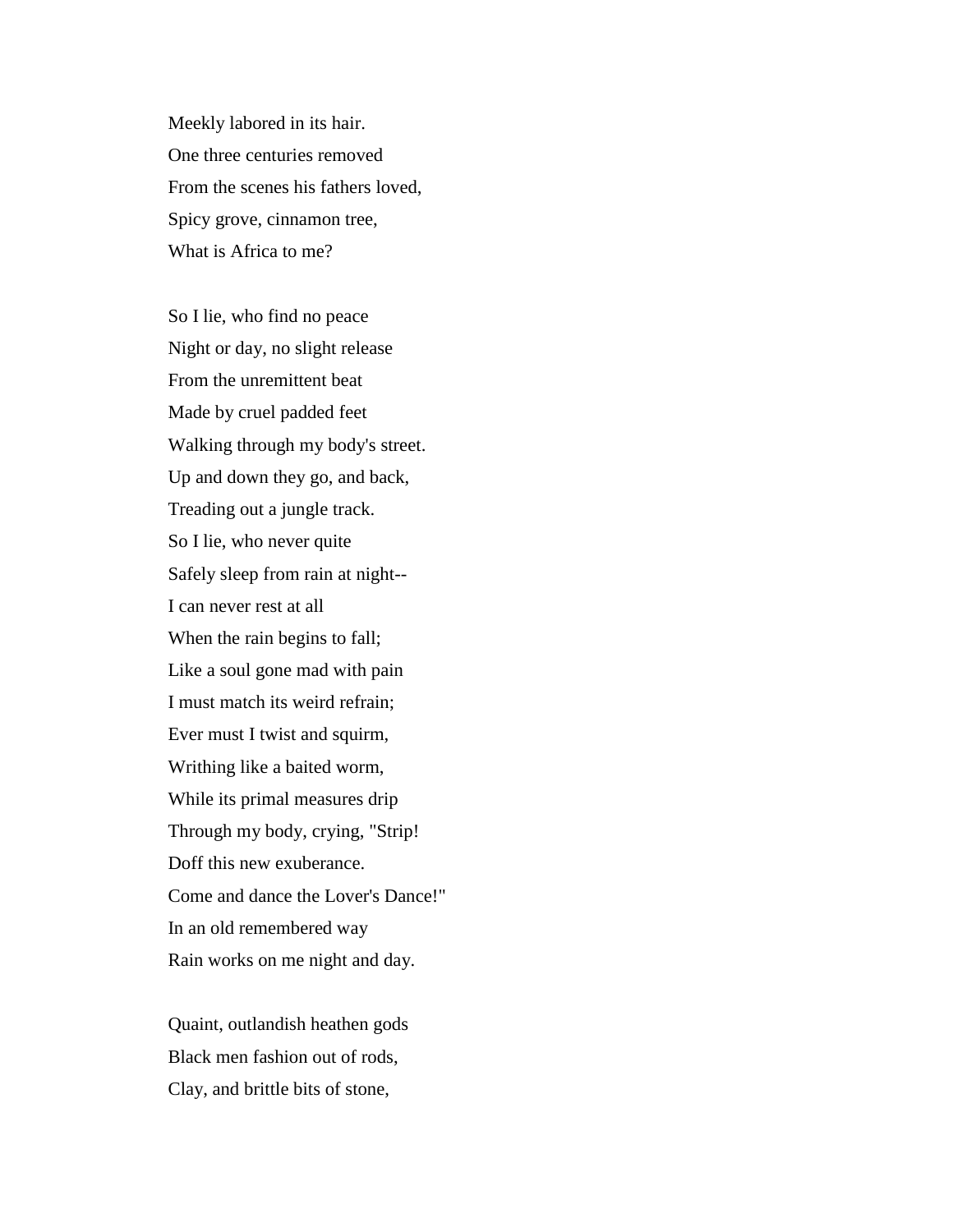In a likeness like their own, My conversion came high-priced; I belong to Jesus Christ, Preacher of humility; Heathen gods are naught to me.

Father, Son, and Holy Ghost, So I make an idle boast; Jesus of the twice-turned cheek, Lamb of God, although I speak With my mouth thus, in my heart Do I play a double part. Ever at Thy glowing altar Must my heart grow sick and falter, Wishing He I served were black, Thinking then it would not lack Precedent of pain to guide it, Let who would or might deride it; Surely then this flesh would know Yours had borne a kindred woe. Lord, I fashion dark gods, too, Daring even to give You Dark despairing features where, Crowned with dark rebellious hair, Patience wavers just so much as Mortal grief compels, while touches Quick and hot, of anger, rise To smitten cheek and weary eyes. Lord, forgive me if my need Sometimes shapes a human creed.